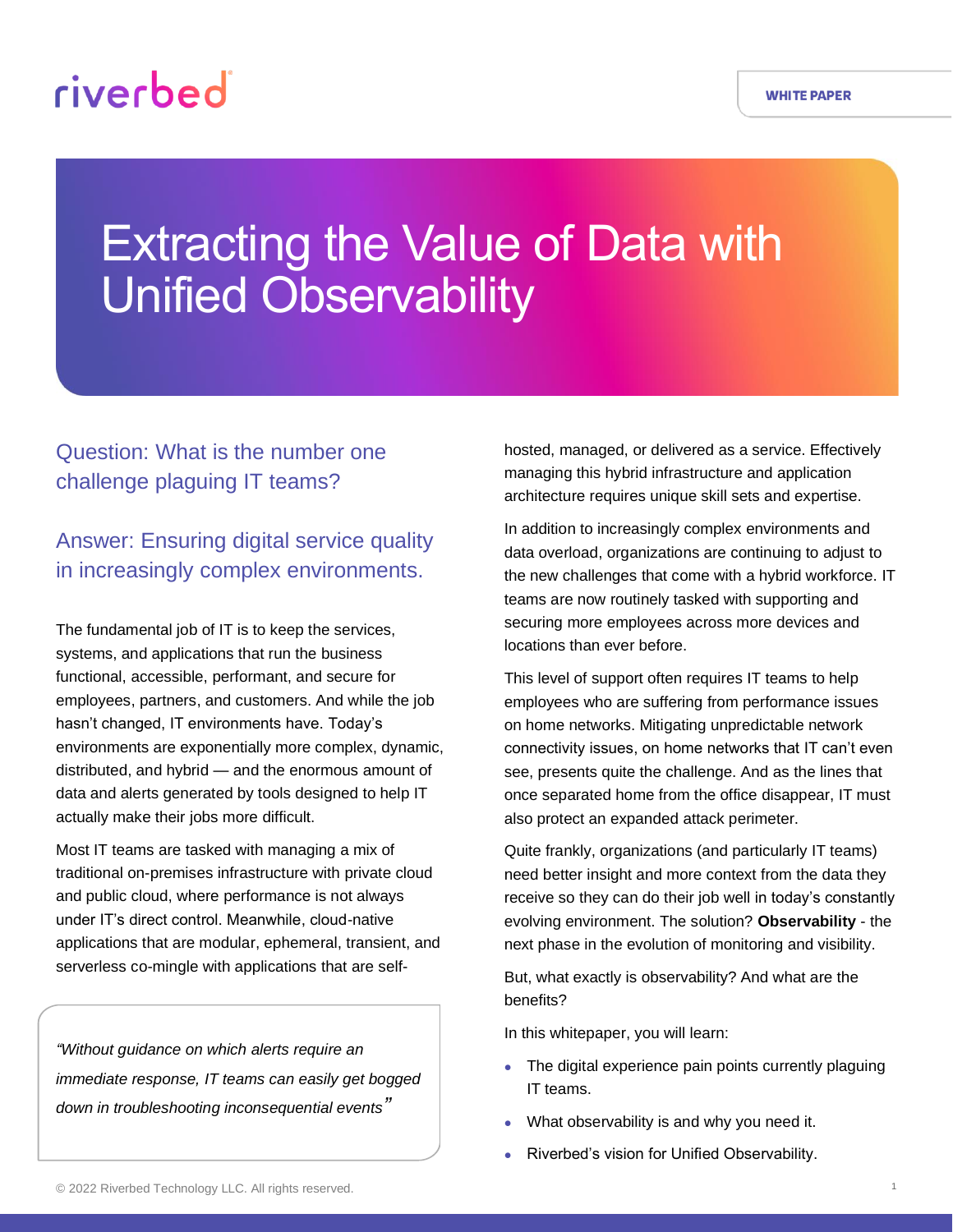## The Pain Points

Transformational shifts to remote work, hybrid multi-cloud networks, and modern application architectures make it difficult for IT teams to keep digital services accessible, high-performing, and secure for both employees and customers.

While modern IT teams have more data than ever before, this data is often siloed and provides little context or actionable insights. IT teams are being overwhelmed with alerts that are essentially noise because they lack broader context and direction on the level of urgency and next steps. Without guidance on which alerts require an immediate response, IT teams can easily get bogged down in troubleshooting inconsequential events

Perhaps most challenging in this situation is the drain on resources. In many cases, IT teams have difficulty triaging alerts across domains and end up pulling in experts to solve low-level tech issues because it's difficult to tell the difference between high and low priority alerts. This means those skilled team members get pulled away from the more strategic work they should be focused on for the business.

This also highlights some of the challenges with today's version of observability tools: They limit or sample data, which can frustrate IT teams by making it difficult to proactively identify potential issues and opportunities for improvement. After all, how can IT teams be expected to consistently — and correctly — solve problems if they don't have adequate insight into the full context of the data available?

Additionally, troubleshooting issues with siloed, domain-specific tools require war rooms, manual investigation, and correlation by IT experts whose skills are scarce and hard to replicate.

To be effective in today's modern world, organizations need a better approach to ensuring digital service quality and effective collaboration in dynamic, distributed, hybrid environments. Organizations need *observability*.

## What is Observability?

Observability is the ability to measure the internal states of a system by examining its outputs.

#### **Why Observability Needs Monitoring and Visibility**

While observability may seem like an answer to all your needs, it's important to note that observability is *not a replacement* for monitoring and visibility.

[Monitoring](https://www.riverbed.com/forms/ebooks/network-monitoring-and-troubleshooting-for-dummies-DOC.html) provides visibility, which is a prerequisite for observability. [Visibility](https://www.riverbed.com/sites/default/files/file/2022-01/deliver-visibility-network-issues-unified-npdem-uspubsec.pdf) provides transparency into the customer and employee journey from start to finish, helping IT teams predict and stop digital experience issues before they happen. But how exactly do monitoring and visibility differ from observability?

#### **Monitoring vs Observability**

The difference between monitoring and observability is that monitoring tools provide, capture, and examine pre-determined metrics and thresholds. But, to successfully leverage monitoring tools, users must know in advance what needs to be monitored and create actionable insights on their own.

Observability enables you to turn monitoring data into actionable insights, and then act on those insights through automation.

#### **Visibility vs Observability**

The difference between visibility and observability is that visibility uses internal data to help predict and stop problems.

Observability evolves and extends the benefits of visibility by adding intelligence, actionable insights, and automation to help IT understand and use all this data to make decisions, prioritize actions, and solve problems.

Observability gives IT the flexibility to dig into "unknown unknowns" on the fly. It enables access to actionable insights by correlating information across disparate tools and providing appropriate context around why things are happening.

While observability should bring together the benefits of monitoring, visibility, and automation, most observability tools available today have limitations.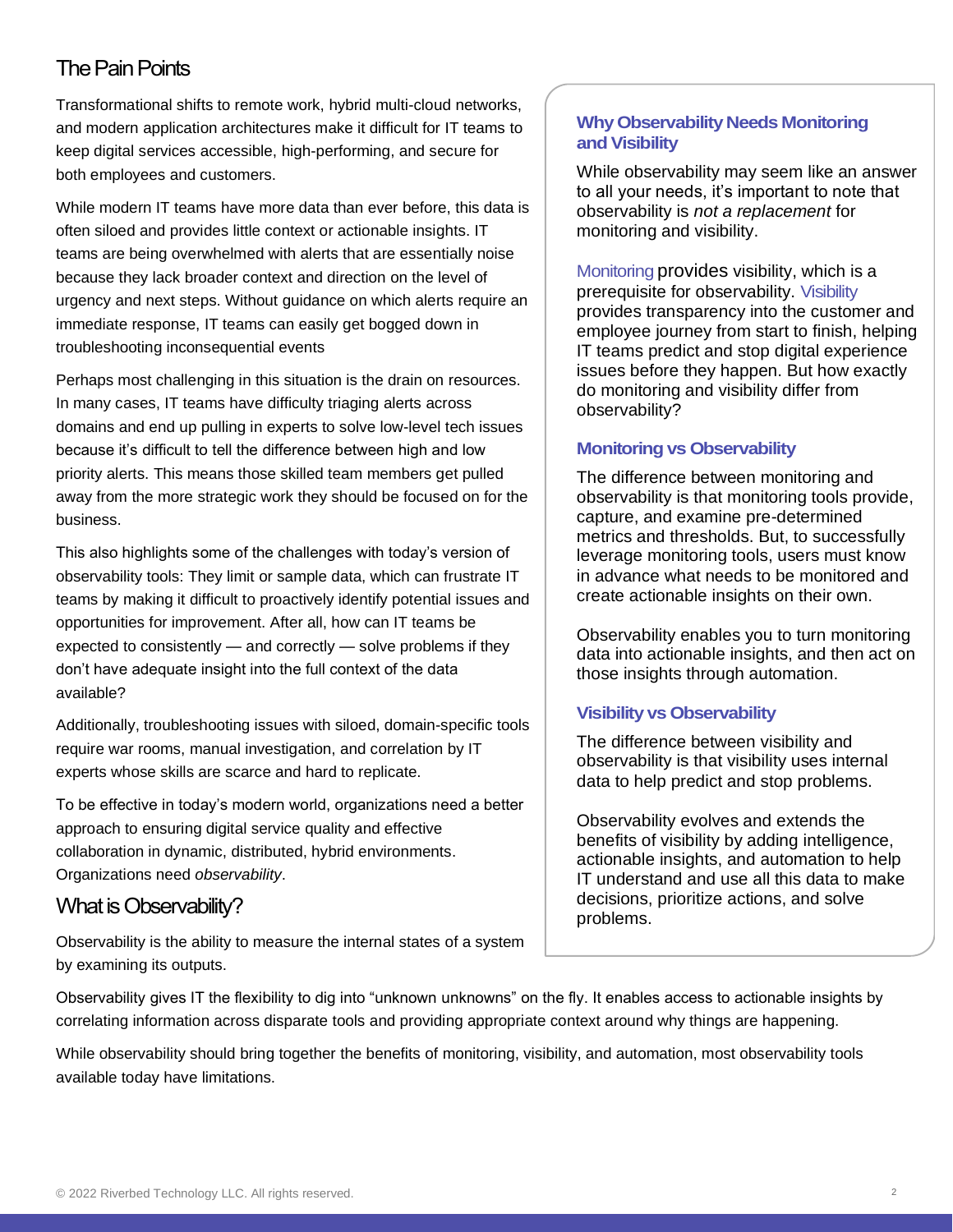## The Limitations of Today's Observability **Solutions**

Most of today's observability tools are designed specifically for DevOps teams, SREs, cloud-native environments, and APM use cases. In these situations, the tools only provide limited data (metrics, events, logs, traces) and sampled data. The tools also provide massive volumes of alerts on single points or metrics with little context or actionable insights. And limited data cannot provide a complete picture of your IT environment.

*"The conversation around IT operations has evolved and operations now support more complex distributed systems with many architectures, integrations, and dependencies. The unpredictability of these systems requires new automated detection, observability, and healing."*

– *Gartner®, Hype Cycle™ for Monitoring, Observability and Cloud Operations, 2021 Padraig Byrne and Pankaj Prasad, July 2021GARTNER and HYPE CYCLE are trademarks and service marks of Gartner, Inc. and/or its affiliates and are used herein with permission. All rights reserved.*

Even with observability solutions in place, IT teams still need to perform manual investigation and correlation of

alerts with the help of IT experts, whose skills are hard to find and replicate. With all their time spent on troubleshooting issues, your most senior-level IT experts are unable to work on more important business activities that only they can do.

## We're Changing the Game: Our Vision for Unified Observability

Riverbed understands that finding actionable insights from all your data is extremely difficult, time-consuming, and costly. These insights are like gold in an alluvium—it's there, but hard to find. That's why we're on a path to deliver Alluvio Unified Observability, a portfolio of new and existing technologies that work together to provide actionable insights and intelligent automation for seamless, secure digital experience and business performance.

### **What are We Unifying?**

#### **Unified Data**

Alluvio Unified Observability captures full-fidelity data across diverse sources (devices, networks, servers, applications, cloud-native environments, users, and third-party feeds) for a complete view of IT performance. Unlike other solutions that sample data to deal with the scale of today's distributed environments, we capture every transaction, packet, and flow, as well as the actual user experience for every type of application.

Full-fidelity data gives IT a complete picture of what's happening and what has happened, without missing key events due to sampling.

#### **Unified Insights**

While other products correlate disparate events and alerts based primarily on time or require lengthy asset database integrations, Riverbed automates the process of gathering and correlating every relevant metric from various domains to provide unified, context-rich, filtered, and prioritized insights that help IT teams understand the scope and severity of issues and the cause of poor performance.

#### **Unified Actions**

Automated scripted investigations replicate the best practices of IT experts to provide probable cause, recommended actions, and self-healing of common issues. By unifying knowledge across all skill levels, IT teams can accelerate problem-solving, break down silos, and avoid time-consuming war rooms.

#### **The Pillars of Unified Observability:**

Riverbed's vision for Unified Observability builds upon the company's market-leading, end-to-end visibility solutions and new, innovative AI, ML, and data science capabilities.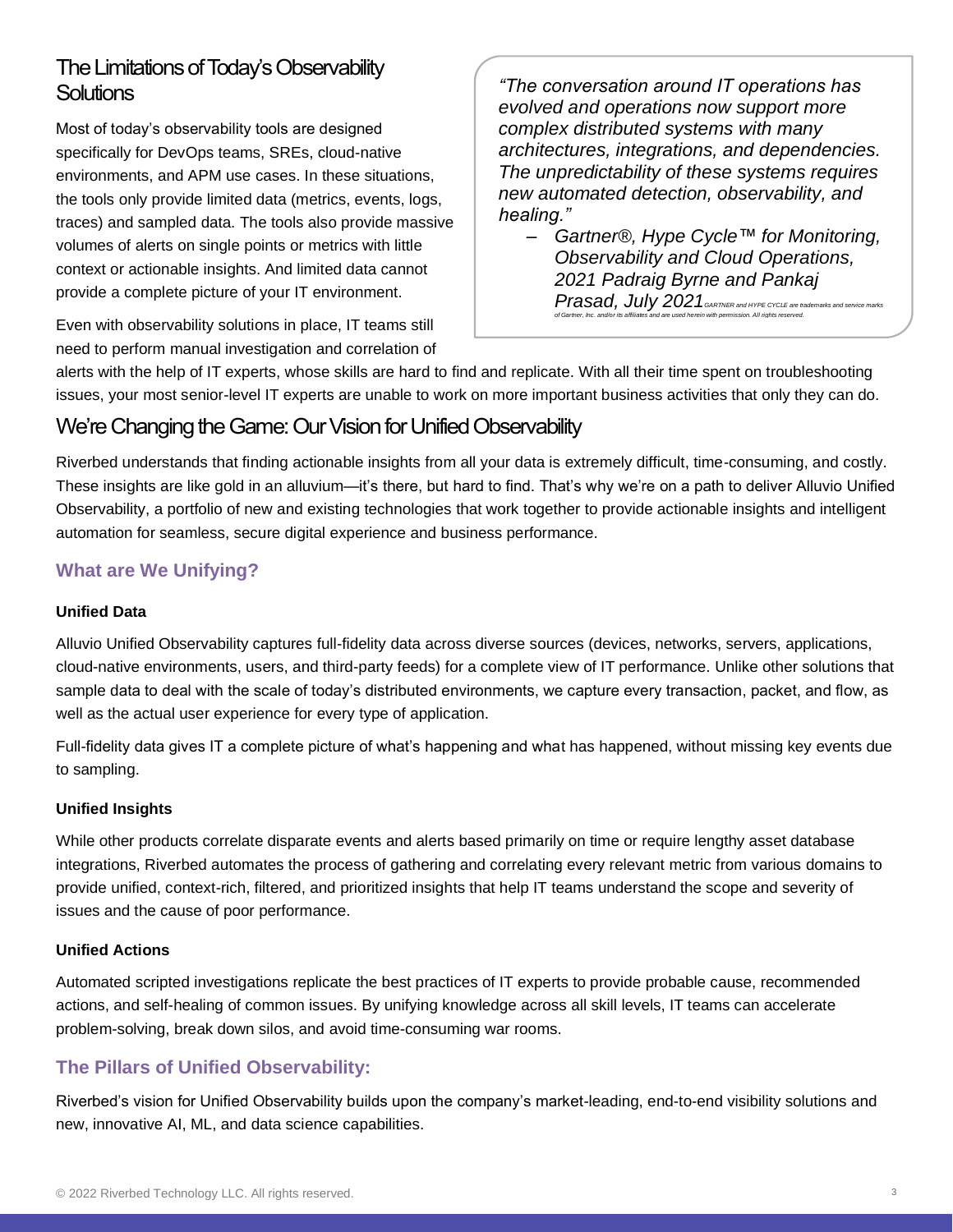#### **Full-Fidelity Telemetry**

Full-fidelity data is captured across the entire IT ecosystem, from client devices, networks, servers, applications, cloudnative environments, and users themselves. This complete picture enables IT to understand what is happening and what has happened while avoiding missing key events due to sampling.

This, coupled with the analysis of *actual* user experiences, not just sample data, offers organizations a deeper level of insight that augments quantitative measures of user experience with qualitative measures of employee sentiment.

#### **Intelligent Analytics**

Applying AI, ML, and proprietary data science techniques across disparate data streams, including third-party data, can help organizations better detect anomalies and changes. By doing so, it can surface the most important issues faster and with precision.

This is a significant difference from existing observability tools available today because organizations can better understand the impact and severity of issues from the start. This enables better prioritization so they can focus their time and effort on the areas that matter most.

*"Alluvio Unified Observability by Riverbed overcomes the limitations that exist with today's version of observability — empowering IT teams to continuously enhance digital experience and improve business outcomes"*

#### **Actionable Insights**

With a powerful combination of AI- and ML-enabled automation, organizations gain context-rich, filtered, and fix-first insights ready for IT action. These insights enable effective cross-domain collaboration because it offers a single source of truth, allowing for more efficient decision-making to accelerate mean time to resolution.

In fact, this approach also reduces time spent in war rooms, finger-pointing, and excessive escalations. Through open APIs, these actionable insights can be imported from or exported to a broader ecosystem of third-party systems, including ITSM and security tools, to continuously improve digital experiences and IT service quality.

#### **Automated Remediation**

Consider what your organization could do with an expandable library of pre-configured and customizable actions to support manual remediation and automated self-healing of common issues. Remediation actions are recommended by the system based on the issue being investigated, but IT maintains decision-making control on whether and when to execute the suggested corrective action. This approach ensures that actions can be implemented in alignment with an organization's primary goals and objectives.

#### **The Benefits of Unified Observability**

Unified Observability is the best way to extend the benefits of observability to all of IT and the business. Specific Benefits include:

- **Ensures seamless business continuity** with actionable insights and intelligent automation that improves digital service quality and keeps customers and employees happy and productive.
- **Increases agility and productivity** by reducing alert fatigue so operators can focus on fewer, more critical events and resolve issues without escalation.
- **Improves service availability and reduces cost** by reducing the time and effort required to identify root causes and by augmenting, accelerating, or automating remediation.
- **Bridges silos across domain-specific IT teams** by eliminating data silos that cause finger-pointing and impede collaboration and decision-making across IT teams.